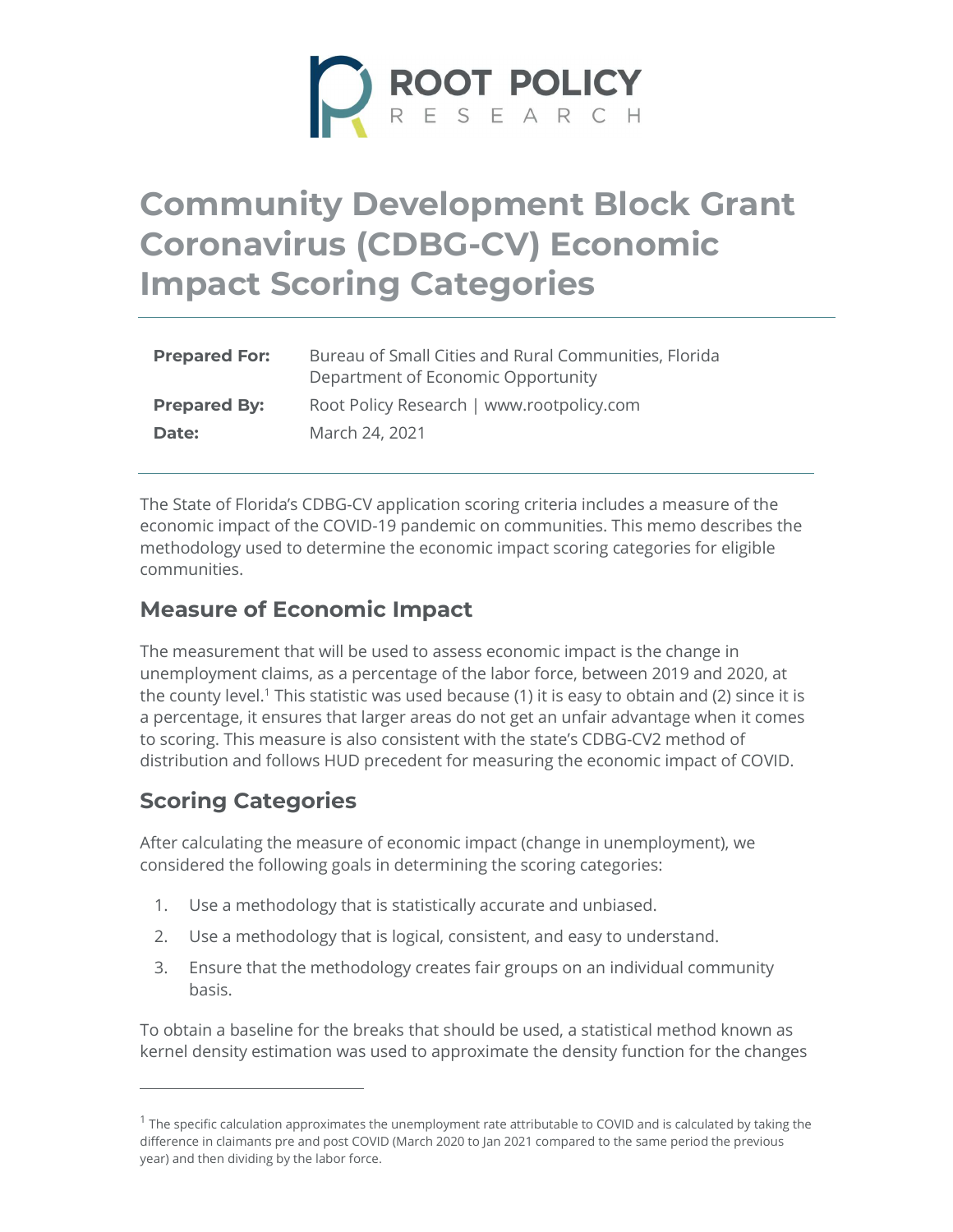in unemployment claims. In other words, this method identifies natural "breaks" in the data based on the distribution of our economic impact measure across communities. After adjusting for outliers and rounding (for simplicity), the following natural data breaks (and associated point allocations) were identified:

## Figure 1.

| <b>Scoring Categories</b><br>Note:                                                            | <b>Change in Unemployment</b><br>(2019 to 2020) | <b>Point Allocation for</b><br><b>CDBG-CV Applications</b> |
|-----------------------------------------------------------------------------------------------|-------------------------------------------------|------------------------------------------------------------|
| *This is an approximation of unemployment                                                     | Less than 8%                                    | 0 points                                                   |
| rate attributable to COVID. It is calculated by<br>taking the difference in claimants pre and | 8% to 11.99%                                    | 10 points                                                  |
| post COVID (March 2020 to Jan 2021<br>compared to the same period the previous                | 12% to 15.99%                                   | 20 points                                                  |
| year) and then dividing by the labor force.                                                   | 16%-19.99%:                                     | 30 points                                                  |
| Source:                                                                                       | 20%-23.99%:                                     | 40 points                                                  |
| Root Policy Research and Florida DEO.                                                         | 24% or more                                     | 50 points                                                  |

Percent change in unemployment and associated scoring is shown by county in the following figure. Individual communities within each county will be given the countywide score.

### Figure 2. **Economic In** Scoring by C

| npact<br>County                      | <b>County</b>    | is CDBG<br><b>Entitlements?</b> | <b>Claims over</b><br>Labor Force* | <b>Point</b><br><b>Allocation</b> |
|--------------------------------------|------------------|---------------------------------|------------------------------------|-----------------------------------|
| nation of<br>D. It is                | <b>Alachua</b>   | <b>No</b>                       | 14.4%                              | 20 points                         |
|                                      | <b>Baker</b>     | <b>No</b>                       | 12.2%                              | 20 points                         |
|                                      | <b>Bay</b>       | <b>No</b>                       | 21.1%                              | 40 points                         |
|                                      | <b>Bradford</b>  | <b>No</b>                       | 14.7%                              | 20 points                         |
| the                                  | <b>Brevard</b>   | Yes                             | 20.5%                              | 40 points                         |
| nts pre and<br>2020 to Jan           | <b>Broward</b>   | Yes                             | 28.7%                              | 50 points                         |
| he same<br>year) and<br>labor force. | <b>Calhoun</b>   | <b>No</b>                       | 12.9%                              | 20 points                         |
|                                      | <b>Charlotte</b> | <b>No</b>                       | 21.6%                              | 40 points                         |
|                                      | <b>Citrus</b>    | <b>No</b>                       | 23.4%                              | 40 points                         |
|                                      | Clay             | <b>No</b>                       | 14.7%                              | 20 points                         |
| h and                                | <b>Collier</b>   | Yes                             | 20.2%                              | 40 points                         |
|                                      | Columbia         | <b>No</b>                       | 17.4%                              | 30 points                         |
|                                      | <b>DeSoto</b>    | <b>No</b>                       | 12.6%                              | 20 points                         |
|                                      | <b>Dixie</b>     | <b>No</b>                       | 12.6%                              | 20 points                         |
|                                      | <b>Duval</b>     | Yes                             | 20.1%                              | 40 points                         |
|                                      | <b>Escambia</b>  | Yes                             | 20.4%                              | 40 points                         |
|                                      | <b>Flagler</b>   | <b>No</b>                       | 22.4%                              | 40 points                         |
|                                      | <b>Franklin</b>  | <b>No</b>                       | 18.6%                              | 30 points                         |
|                                      | Gadsden          | <b>No</b>                       | 16.6%                              | 30 points                         |
|                                      | Gilchrist        | No                              | 12.5%                              | 20 points                         |
|                                      | <b>Glades</b>    | <b>No</b>                       | 9.7%                               | 10 points                         |
|                                      | Gulf             | <b>No</b>                       | 14.9%                              | 20 points                         |
|                                      | <b>Hamilton</b>  | N <sub>o</sub>                  | 18.2%                              | 30 points                         |

Entire County

Change in UI

## Note:

\*This is an approxim unemployment rate attributable to COVII calculated by taking difference in claimar post COVID (March 2 2021 compared to th period the previous then dividing by the

Source:

Root Policy Research Florida DEO.